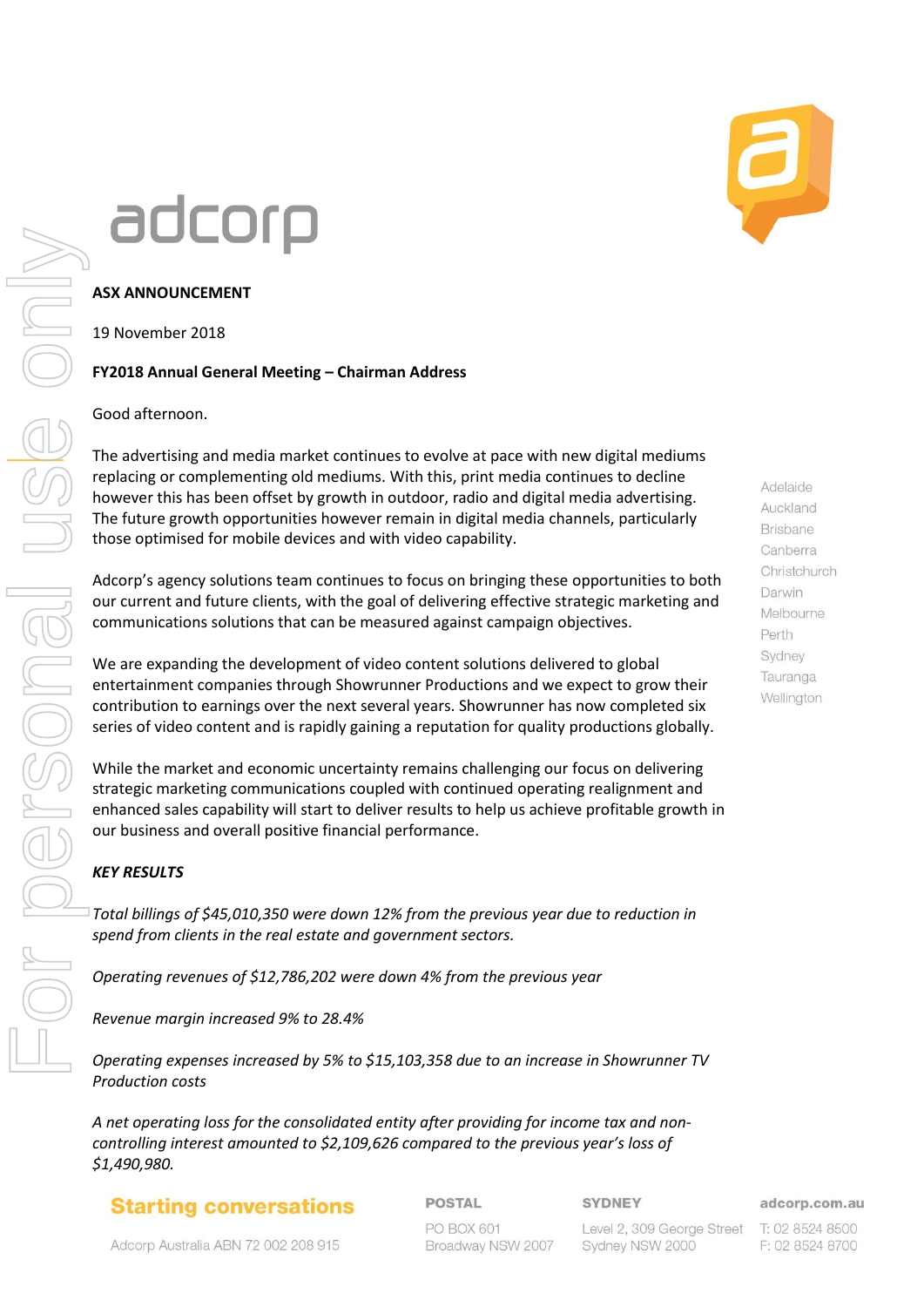

## adcorp

#### **BUSINESS PERFORMANCE OVERVIEW**

The Company experienced a decrease in billings through FY18 however despite this, revenue margin improved 9% over the prior period.

As a result of overall business performance, the Company implemented a number of programs in the second half of FY18 designed to deliver more profitable revenue streams by restructuring our operations and better aligning expenses to revenues. The business was restructured along three key divisional areas – sales/account management, agency solutions and operations – this has resulted in improved accountabilities, better margins and has developed our forecasting capability.

This has also led us to review all our client accounts to ensure they provide long term profitability for the Company, while ensuring we are able to provide our clients with real, value-add services which ultimately and demonstrably help accelerate their businesses.

The **New Zealand** component of our business continues to deliver its employee branding and talent attraction services to blue chip clients providing a positive alternate revenue stream to traditional transactional employment advertising, which has historically underpinned the business in that market.

Our shareholding in **Quadrant Creative** continues to work well with this business increasing their footprint from South East Queensland to other states where they provide market leading residential property marketing services.

**Showrunner** continued to specialise in factual documentary making and its three initial series are continually being marketed by our distribution partners globally. In 2018 Showrunner achieved significant growth with the completion and delivery of 24 factual documentary episodes for a global streaming broadcaster. 72 Dangerous Animals Latin America commenced screening on Netflix in December 2017 and was followed by 72 Dangerous Animals Asia in August 2018. Investment was required in the form of technology services and equipment to support the delivery of these programs and this will subsequently benefit other productions. Additional programs are currently in development and we are working with international distributors on the pre-sales of these concepts. For personal use only

Adcorp holds a 15% shareholding in **Shootsta** which is an innovative start-up providing its clients with filming equipment and an editing hub that allows the rapid turnaround of highquality video content. The financial year saw rapid overseas expansion of the Shootsta business with their geographic footprint expanding to Asia, the United Kingdom and the United States. Sales teams have been formed in these regions and brand awareness is growing as are sales volumes. These international teams are backed by the Australian operations which continue to perform to expectations.

Adelaide Auckland **Brisbane** Canberra Christchurch Darwin Melbourne Perth Sydney Tauranga Wellington

### **Starting conversations**

#### **POSTAL**

PO BOX 601 Broadway NSW 2007

#### **SYDNEY**

#### adcorp.com.au

T: 02 8524 8500 F: 02 8524 8700

Adcorp Australia ABN 72 002 208 915